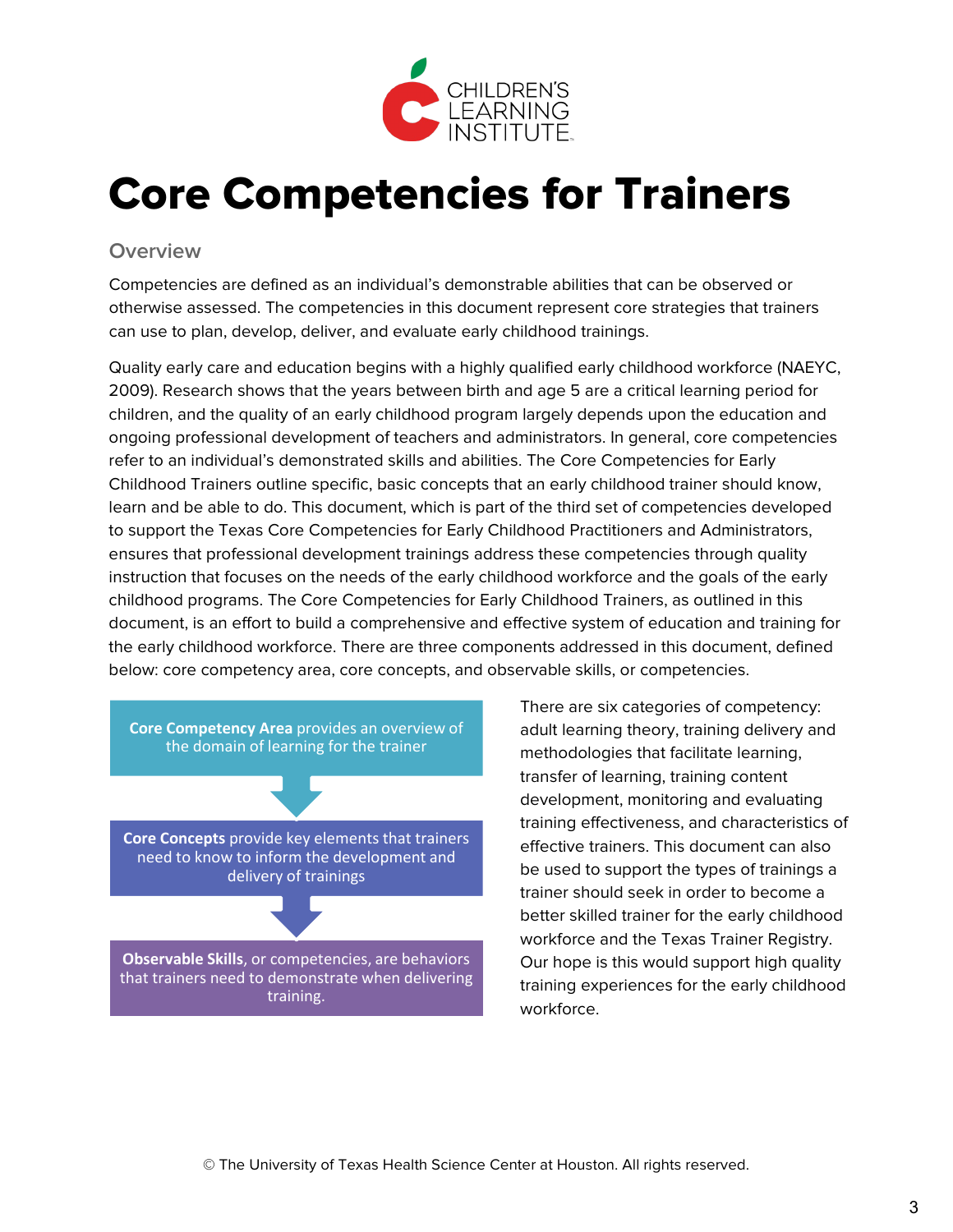Coming soon, trainers will be able to earn micro-credentials across the six areas by demonstrating individual competencies via video submissions or other artifacts on the CLI Engage platform. Please contact Dr. Varghese for more information (Cheryl.A.Varghese@uth.tmc.edu). Information will also be posted on cliengage.org when the micro-credential system launches. The micro-credentials will be linked to the Texas Early Childhood Professional Development System (TECPDS), automatically updating the education and credentials for early childhood professionals with personal TECPDS accounts.

### **Using This Document:**

- Trainers, Specialists, Instructors, Higher Education Faculty: Professionals who provide training and professional development services to educators can use this document to self-assess current skill levels, set goals for improvement, and track improvements. Used over time, the tool supports self-reflection and differentiation of skill levels (i.e., competencies demonstrated but needing further improvement). By looking at gaps across the six areas, trainers are able to identify where additional training and learning is needed, allowing for targeted professional development decisions that build specific skill sets through train-the-trainer workshops and courses. These competencies can also be used to develop trainthe-trainer workshops and courses.
- **Program Administrators:** Professionals who are responsible for managing, implementing and evaluating programs can use this document to identify areas of need, create targeted professional development plans, and evaluate the appropriateness of existing trainings. The framework can also be used to develop detailed job descriptions and reward trainers who engage in improvement efforts and demonstrate increasing levels of competence.
- Policymakers, Program Leaders, Training Organizations, State and Local Agencies: Individuals and agencies responsible for high stakes decisions, policies, and programs can use the competencies to create and implement policies and initiatives that support quality improvement and professionalism of training and professional development, including hiring train-the-trainers and hosting train-the-trainer workshops.



# **Core Competency Area 1:** Adult Learning Theory

Part of being an effective educator involves understanding how adults learn best (Lieb, 1991). Learning is a lifelong part of human development that is personal, contingent on experience, and is to some extent intuitive. As professionals engage in activities to increase their knowledge and skills, they are unable to disentangle personal experiences from their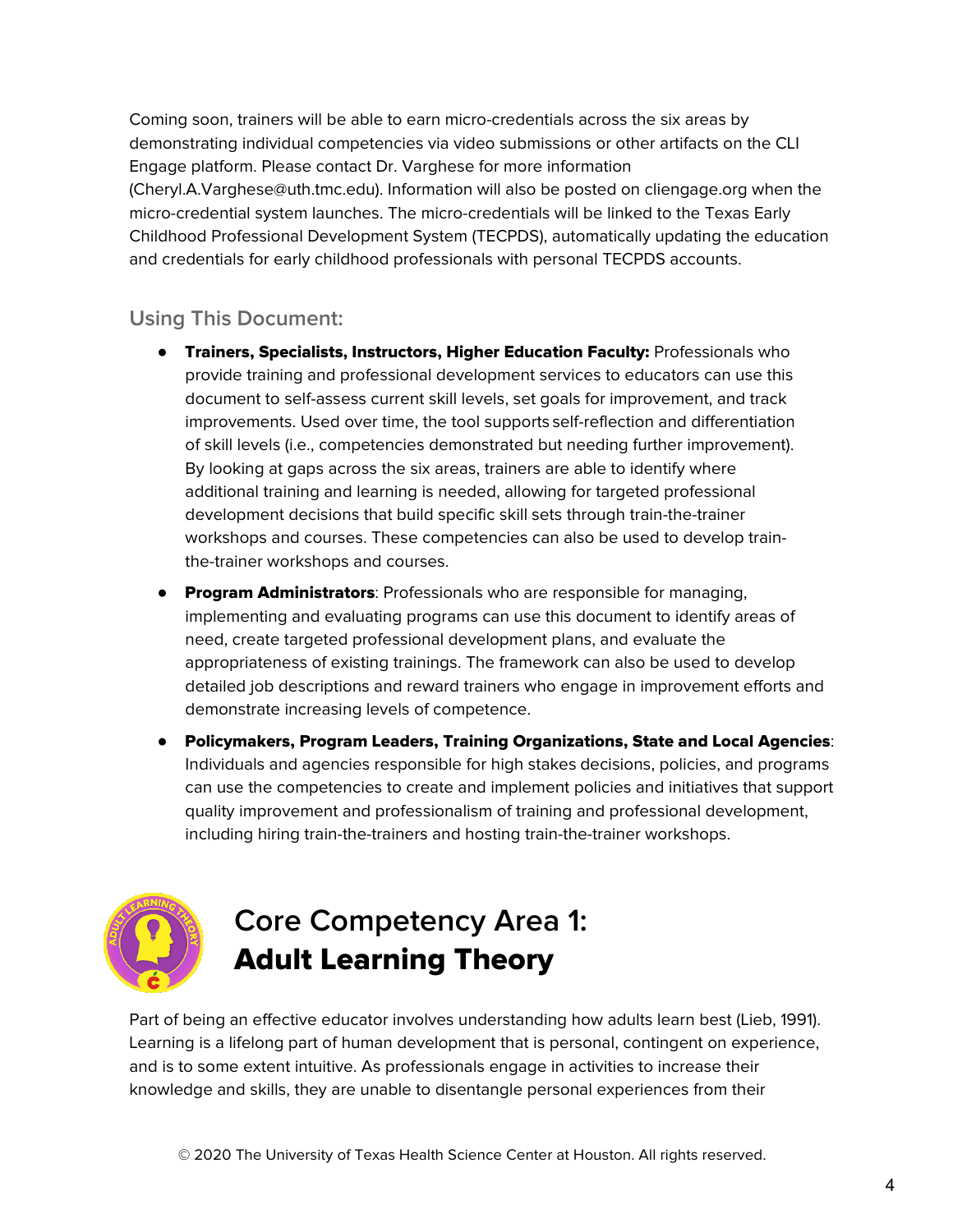orientation toward learning and receptivity to training experiences. Adult learners often derive greater benefits from training experiences when they have been able to choose training opportunities that (a) interest them, (b) build on foundational knowledge they already possess, and (c) they feel are connected to their personal goals for career and professional development.

Core Concepts:

- Principles of adult learning are important to the development of competency based training
- Adult learning theory stems from behaviorist and constructivist theories
	- o Behavioral perspectives emphasize the importance of structuring the learning environment so information is received in small increments that build upon one another along with positive reinforcement
	- $\circ$  Constructivist approaches emphasize the importance of culture in shaping motivations and expectations for professional learning and growth
- Individual differences among adult learners influence interpersonal and group dynamics during training sessions
- Trainings must be adapted to meet the individual needs of the adult learner
- Adult learning is built upon what the adult learner already knows and is able to demonstrate
- Experiential and interactive opportunities are important for retention and learning
- Individual differences in learning change with age and transition through various stages in life and career
- Adult learning styles assist the learner in processing the information and allow them to process information through multiple senses

### **Application of Adult Learning Theory: Observable Competencies**

- ❑ Articulates and can apply principles of adult learning to training development and delivery.
- ❑ Identifies the typical stages in the development and mastery of new knowledge and skills and develops training materials that promote sequential development
- ❑ Verbalizes how individual and cultural differences (e.g., immigration, culture, age, professional status) can impact learning preferences and should be considered when developing strategies to meet those needs
- ❑ Identifies the importance of critical reflection and self-directed learning, demonstrates understanding of how to adjust the training approach for participants that do not share these values (i.e., values such as autonomy and individuality in learning experiences that are closely linked with western thinking; biases toward individuality and autonomy may isolate or seem irrelevant to members of communal cultures)
- ❑ Demonstrates adaptation of training to meet individual needs of participants (e.g., assesses what participants already know and adjusts approach to build on existing knowledge and skills, filling gaps in understanding and helping participants connect training content to existing knowledge)
- ❑ Promotes understanding and retention by providing participants repeated and varied opportunities to engage with content/material (ex., uses auditory and visual stimuli, didactic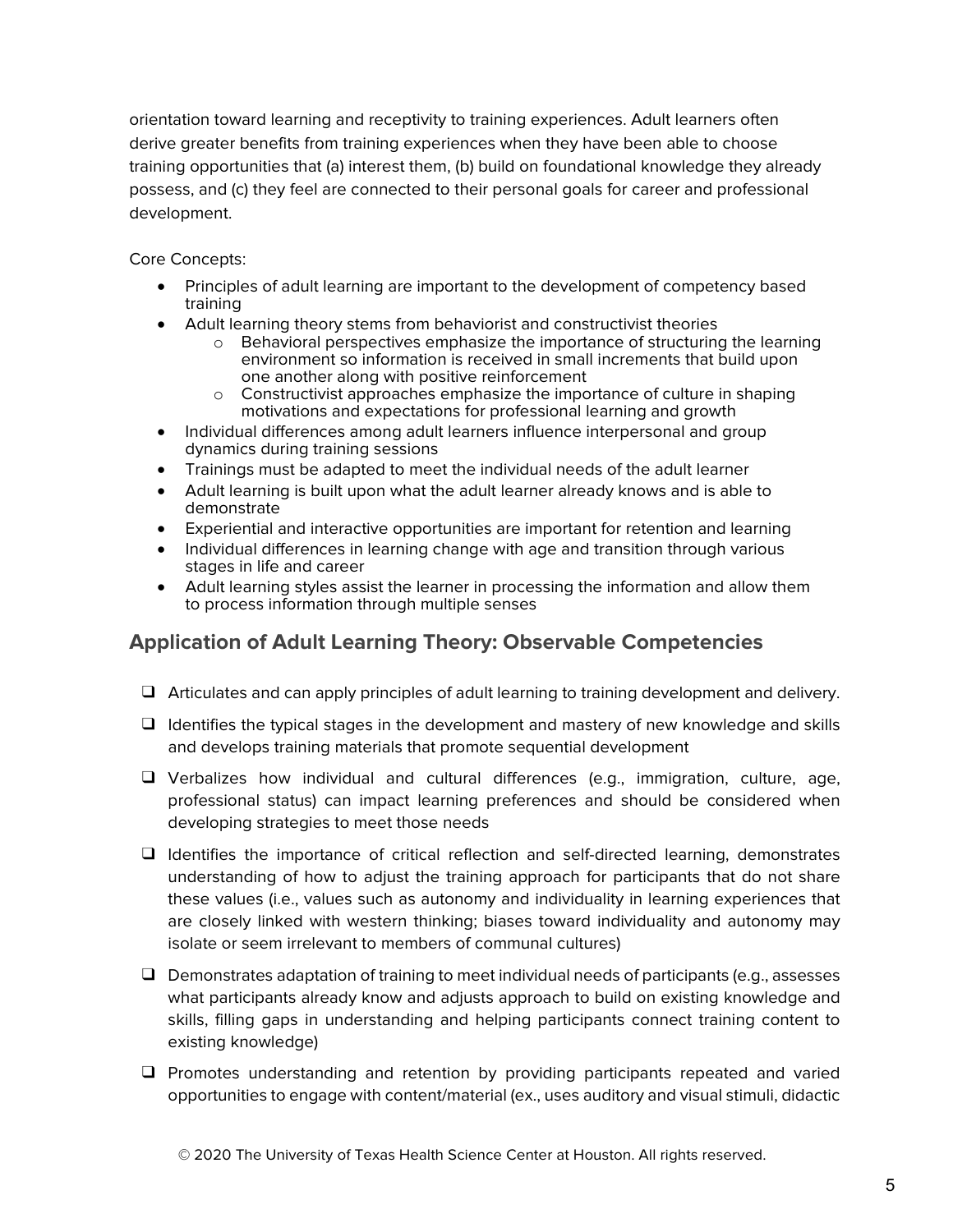presentation, opportunities to engage in discussions, application exercises through behavioral and experiential activities, encouraging participants to share and guide others)

- ❑ Engages learners in identifying their own learning and setting personal learning goals
- ❑ Uses experiential and interactive training techniques and creates opportunities to practice the learning experience
- ❑ Creates and sustains an engaging, supportive, and safe learning environment that enhances learning



## **Core Competency Area 2:** Training Delivery and Methodologies that Facilitate Learning

In order to effectively support learners, the trainer recognizes the impact of the physical training environment in facilitating or impeding learning. The integration of adult learning theory with training content, planning, and session management are important. Conducting sessions in a well-organized manner helps participants stay focused on learning new content and skills. Effective training requires strong group facilitation skills and planning that connects content and objectives to meaningful activities.

Core Concepts:

- The training environment must be safe, comfortable in order to support learning
- Training sessions should provide an introduction, overview of goals, learning objectives, and content with summary and evaluation
- Effective trainers deliver training based on principles of adult learning and use a variety of methodologies to support the learning objectives
- Active learning techniques are effective as teaching tools
- Effective trainers value and utilize elements that create an effective presentation style
- The principles of group management and the dynamics of creating group interaction can be very effective teaching tools
- The trainer's role is a facilitator of learning
- Adults learn best in environments that are non-threatening and recognize differences in learning styles
- Effective trainers select appropriate technology and audio visual supports that best match training content
- Effective Trainers utilize content and objectives that are appropriate for distance learning and self-paced training methodologies, when applicable

#### **Training Delivery and Methodologies that Facilitate Learning: Observable Competencies**

**Organization and Session Management**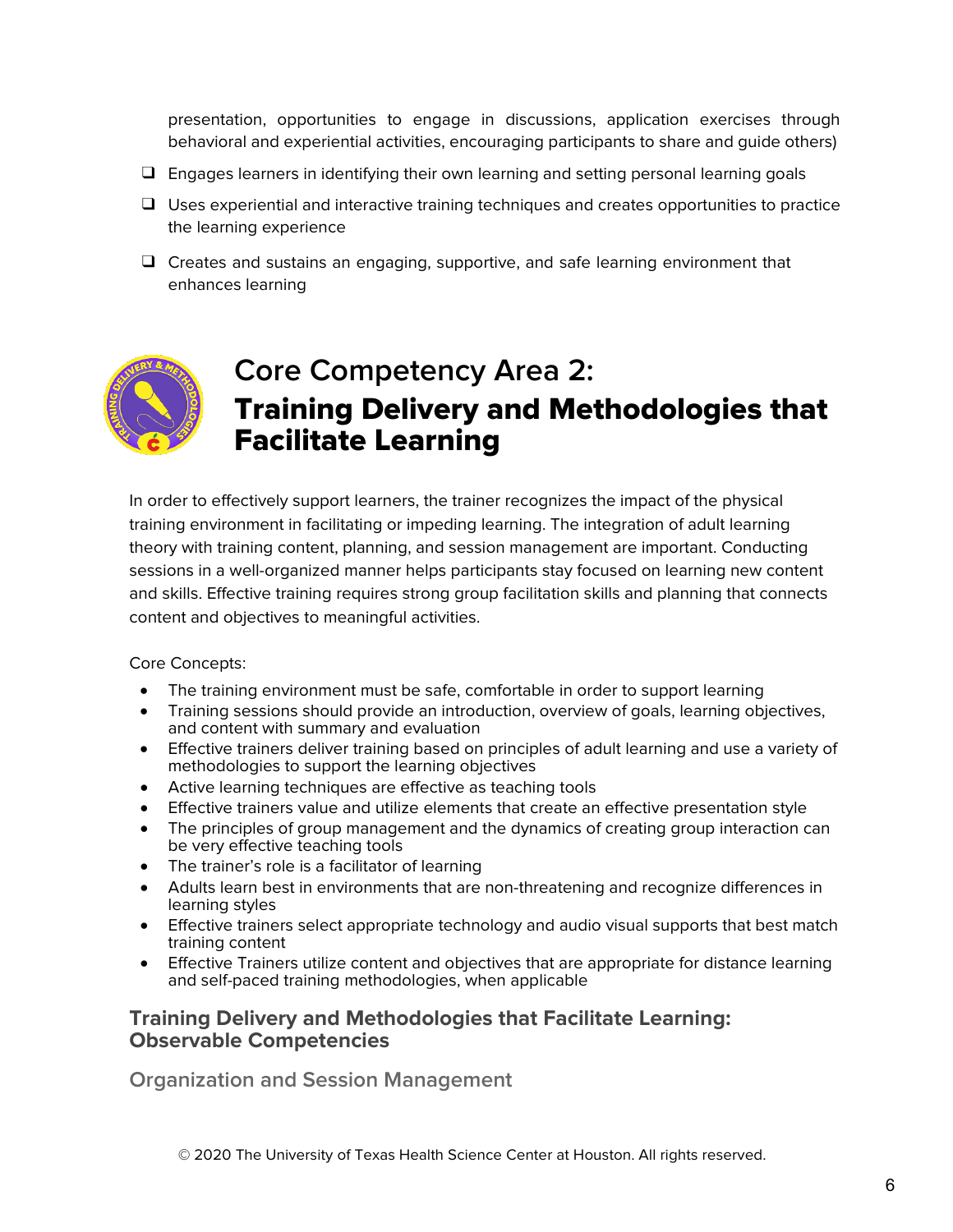- ❑ Presents training content in an organized fashion (e.g., follows agenda, articulates transitions)
- $\Box$  Ensures all necessary materials (e.g., workbooks, evaluations, props, activities) are prepared and ready for use before training begins
- ❑ Shows punctuality and releases participants according to an agreed upon schedule
- ❑ Develops training materials that are accurate and legible; if using tools such as PowerPoint, trainer uses best practices for developing PowerPoint slides (e.g., slides are not text heavy; slides have consistent theme/font; fonts are easily readable)
- ❑ Effectively sets up LCD projector, SMART board, tablets/iPad, or other technologies, as needed. Note: The trainer does not need to set up the technology by him or herself; the trainer can seek out assistance from others (e.g., media specialist, technology-related personnel).
- ❑ Prepares training modifications to ensure coverage of content in case of equipment failure
- ❑ Creates an atmosphere that feels safe and open to a range of perspectives and opinions
- ❑ Arranges the training room to promote interactions among participants (e.g., small groups, pair-and-share) and to meet the needs of individuals with disabilities
- ❑ Clearly articulates learning objectives and takes time to check for understanding before moving forward (does not move forward before participants are primed for learning)
- ❑ Uses a variety of training methodologies (e.g., lecture, discussion, visual presentation) to keep participants interested and engaged in training content
- ❑ Demonstrates, models, and discusses concepts and skills to ensure participants have a good understanding of core content
- $\Box$  Uses a variety of audio/visual support to deepen participants' learning experiences (e.g., charts, graphs, workbooks, note-taking handouts, dry erase boards, posters, PowerPoint presentations, video clips)
- ❑ Clearly states expectations for learning and participation prior to the training
- $\Box$  Uses intentional and efficient methods for transitioning participants from one activity to the next (e.g., music/songs, direction cards, verbal cues)
- ❑ Makes connections between content and learning objectives
- ❑ Provides logistical information (e.g., agenda, restrooms, certificates) at the beginning of the training
- ❑ Clearly provides an introduction/overview of the training.
- $\Box$  Clearly outlines or describes what the participants will know and/or be able to do upon completion of the training (Learning Objectives)

#### **Group Facilitation**

❑ Establishes and maintains group cohesion by setting clear expectations for participant engagement and communication; appropriately engages participants who are reluctant to

© 2020 The University of Texas Health Science Center at Houston. All rights reserved.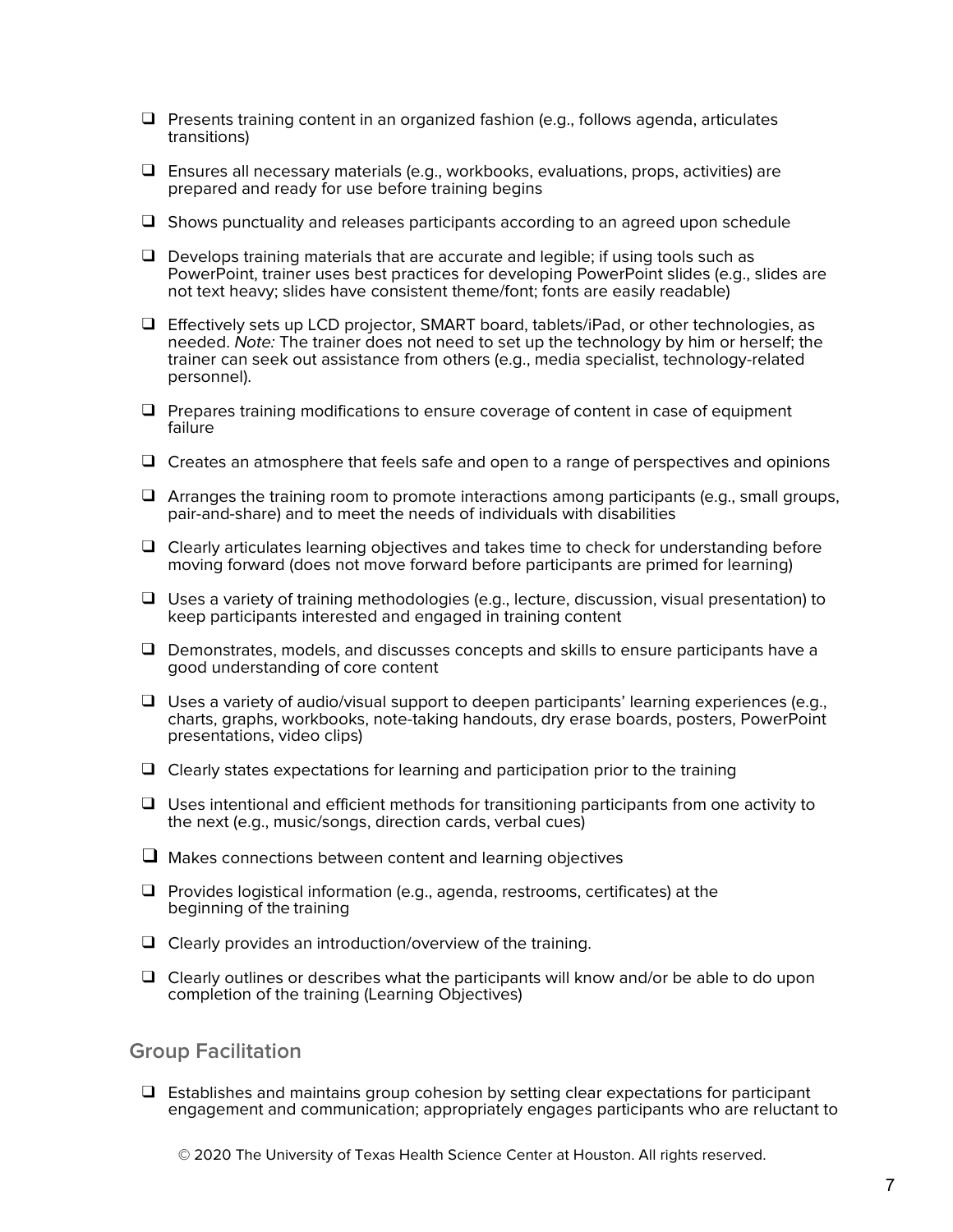join in or who interfere with constructive group processes

- ❑ Uses principles of conflict resolution to reduce tension and de-escalate resistance (e.g., works to elicit reasons/rationales and beliefs from participants, and helps to negotiate resolution)
- ❑ Uses small groups to facilitate opportunities to share thoughts about training content, reflect on how information relates to their own practices, and generalize what is taught across multiple contexts/settings
- ❑ Uses a variety of strategies during a training session to create a positive climate for collaboration and engagement
- ❑ Provides sensitive and constructive feedback that supports the needs of individuals and deepens understanding of the group
- ❑ Responds to participants' verbal and nonverbal signals (e.g., "That's a great comment thank you for your input," or notes participants' expressions during training)
- ❑ Uses appropriate techniques to manage group dynamics and ensure participants are engaged (e.g., varied levels of socializing, such as individuals, pairs, small groups, or whole group activities)
- ❑ Models and/or articulates the procedure/process of the activity before encouraging participants to join in
- ❑ Uses verbal or nonverbal behaviors to refocus participants who may be disengaged

**Experiential and Transformational Approaches to Learning**

- ❑ Provides opportunities to discuss practices in small groups and problem solve about contextual situations that link with their own practice
- ❑ Uses a variety of training methods (e.g., case studies, role play, question cards, games, mind maps) to keep participants engaged in the training
- ❑ Uses a variety of strategies to ensure that training content is intellectually stimulating and involves the learner in concrete learning experiences, including:
	- Engaging participants in role playing so they can perceive content from multiple perspectives
	- Engaging participants in brainstorming sessions in order to generate ideas linked with their own practices and experiences
	- Engaging participants in reviews and discussion of case studies/application vignettes
	- Integrating content into games that increase participants' interest in and attention to content
- ❑ Encourages participants to challenge their beliefs and practices by promoting exploration of alternate perspectives, critical and reflective inquiry, and posing/solving problems
- ❑ Conducts sessions that are learner-centered (e.g., promotes autonomy, choice, participation, and collaboration)
- ❑ Provides opportunities to practice and reinforce training content (i.e., presents content in multiple formats and activities)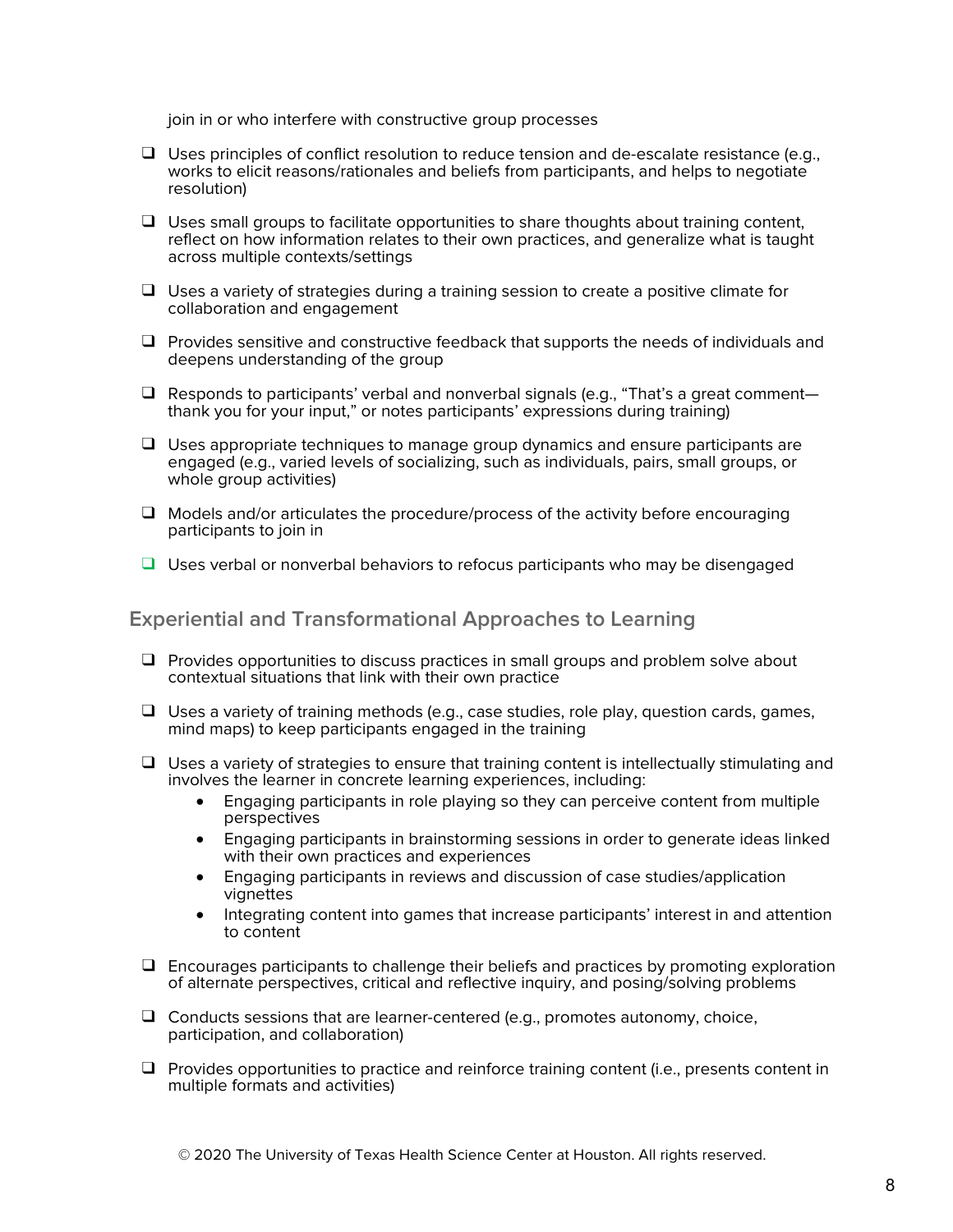$\Box$  Asks higher level, open-ended, thinking questions (analysis or thinking required, "why," "how," compare, link, explain, etc.) during the training



# **Core Competency Area 3:** Transfer of Learning

Professional learning is not a discrete event, but is best understood as a process that unfolds over time and in concert with experiences and interactions with actors throughout one's professional environment. This the transfer of learning is important for people to embrace lifelong learning and be able to transfer and apply what they have learned into different situations. Effective training incorporates information about trainee's prior workplace experiences in areas connected to training content, and supports trainees and their organizations in thinking about post-training extended learning opportunities. To say that learning has occurred means that the person can demonstrate that learning *later* (Perkins and Salomon, 1996a, p. 423).

Core Concepts:

- Learning is a process and is shaped by opportunities and activities that occur before, during, and after participation in formal trainings
- Changes that result from training are only possible when managers at the participant's organizations support employee efforts at implementing what was learned in training
- Transfer is a core concept in learning and relates to process and outcomes
- Previous learning is a building block for all subsequent learning
- Levels and types of transfer of learning can be positive or negative
- Effective Trainers recognize the impact of individual learning preferences and culturally based learning styles and can design a variety of strategies for the transfer of learning
- Effective trainers give relevant examples and encourage critical assessment of how new learning can be applied
- Effective trainers know the sequence and stages of acquiring and mastering new knowledge and skills

### **Supports Transfer of Learning: Observable Competencies**

- ❑ Draws on participants' experiences in order to help them understand how training content connects with their own professional environments
- ❑ Adjusts and modifies plans for the application of knowledge and strategies covered in training to meet the needs of participants with different learning styles and attitudes
- ❑ Makes specific recommendations for immediately applying content covered in training to their own practice upon returning to work (e.g., designs post-training exercises and activities)
- ❑ Assesses individual participants' level of knowledge at the conclusions of training and recommends additional learning opportunities to extend knowledge and skills
- ❑ Provides information and recommendations to management (e.g., directors, supervisors,

© 2020 The University of Texas Health Science Center at Houston. All rights reserved.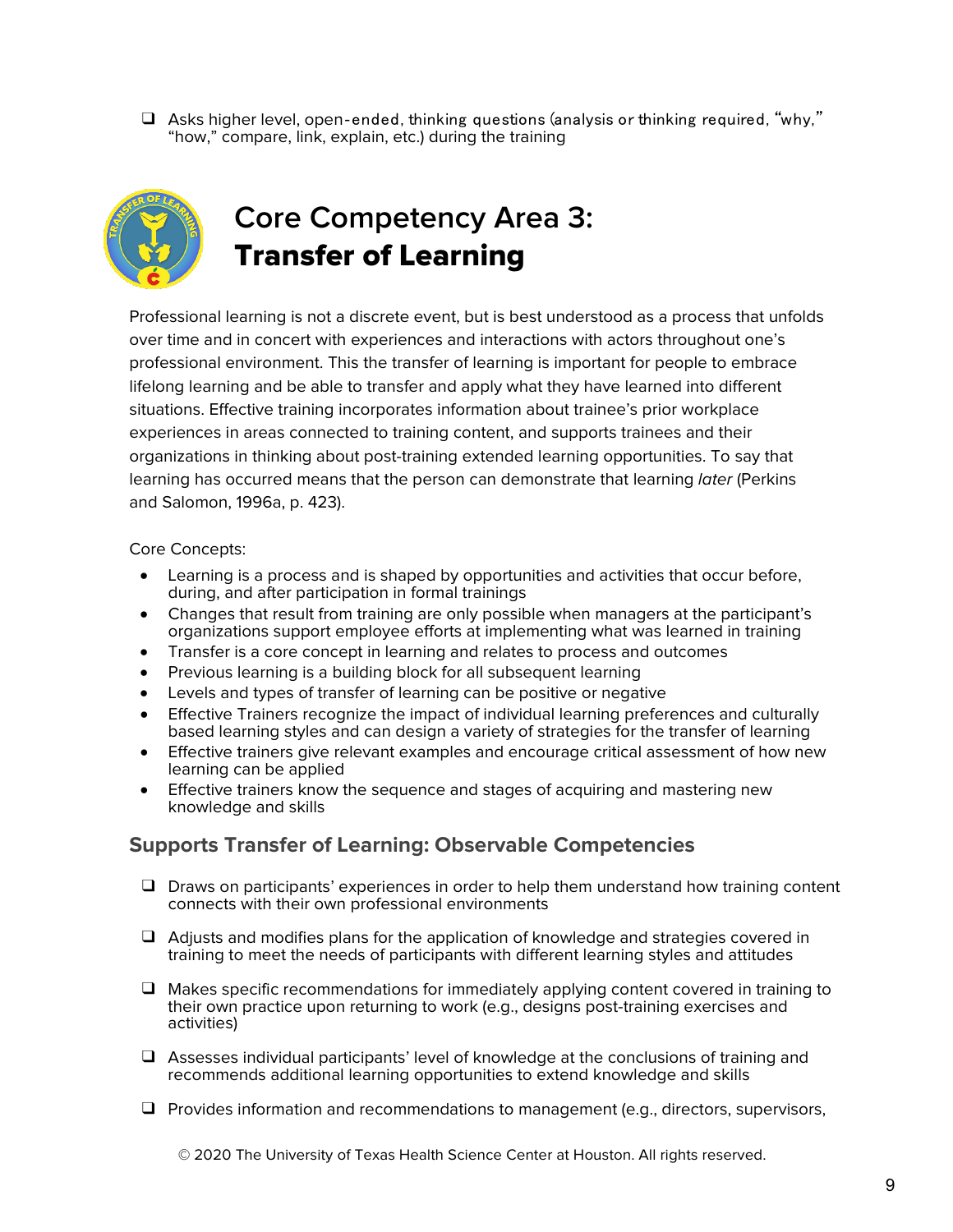team leaders) that will help ensure participants have opportunities to practice and extend content presented in training (e.g., establishing and participating in communities of practice, ongoing support through coaching and mentoring, consultation, targeted collaborative staff development sessions)

 $\Box$  Trainer provides opportunities for participants to practice key training concepts with trainer support, as needed



# **Core Competency Area 4:** Training Content Development

Training developers bear considerable responsibility for building the effectiveness of the workforce. Developing effective training content requires deep knowledge of one's own field of practice, including evidence-based and emerging practices as well as alternate perspectives that challenge dominant views. Trainings and trainers should ensure the success of training through varied levels of assessment and feedback. The training experience should be constructed based on the needs of the participants and a content scope which is narrow enough to prevent confusion, yet broad enough to ensure participants leave training aware of the wider context, criticisms, and extensions of what they have learned so they may make informed choice about continued professional development and practice.

#### Core Concepts:

- Effective trainers give accurate, current information consistent with sound theories of child development, developmentally appropriate practice, quality standards, and licensing regulations
- Effective trainers give accurate, current information consistent with sound theories of program planning and personnel management, and licensing regulations
- Effective trainers possess extensive knowledge and practical experience in the identified core competencies for early childhood practitioners and/or administrators
- Effective trainers research current trends in the core competency area and synthesize these findings to support the development of learning goals and
- S.M.A.R.T. competency-based learning objectives (i.e. Specific, Measurable, Achievable, Realistic, and Time Bound)
- Effective trainers use proven methods to assess the needs of participants and utilize this data to design the training content

### **Depth and Breadth of Knowledge: Observable Competencies**

- ❑ Designs well-organized trainings around a clearly identified set of SMART (e.g., Specific, Measurable, Attainable, Realistic, Time-based) learning objectives with measurable behavioral outcomes for participants
- $\Box$  Develops learning objectives that align with relevant early learning quidelines (i.e., Infant, Toddler, and Three Year Old Guidelines and Prekindergarten Guidelines), core competencies for practitioners and administrators, regulations, and accreditation standards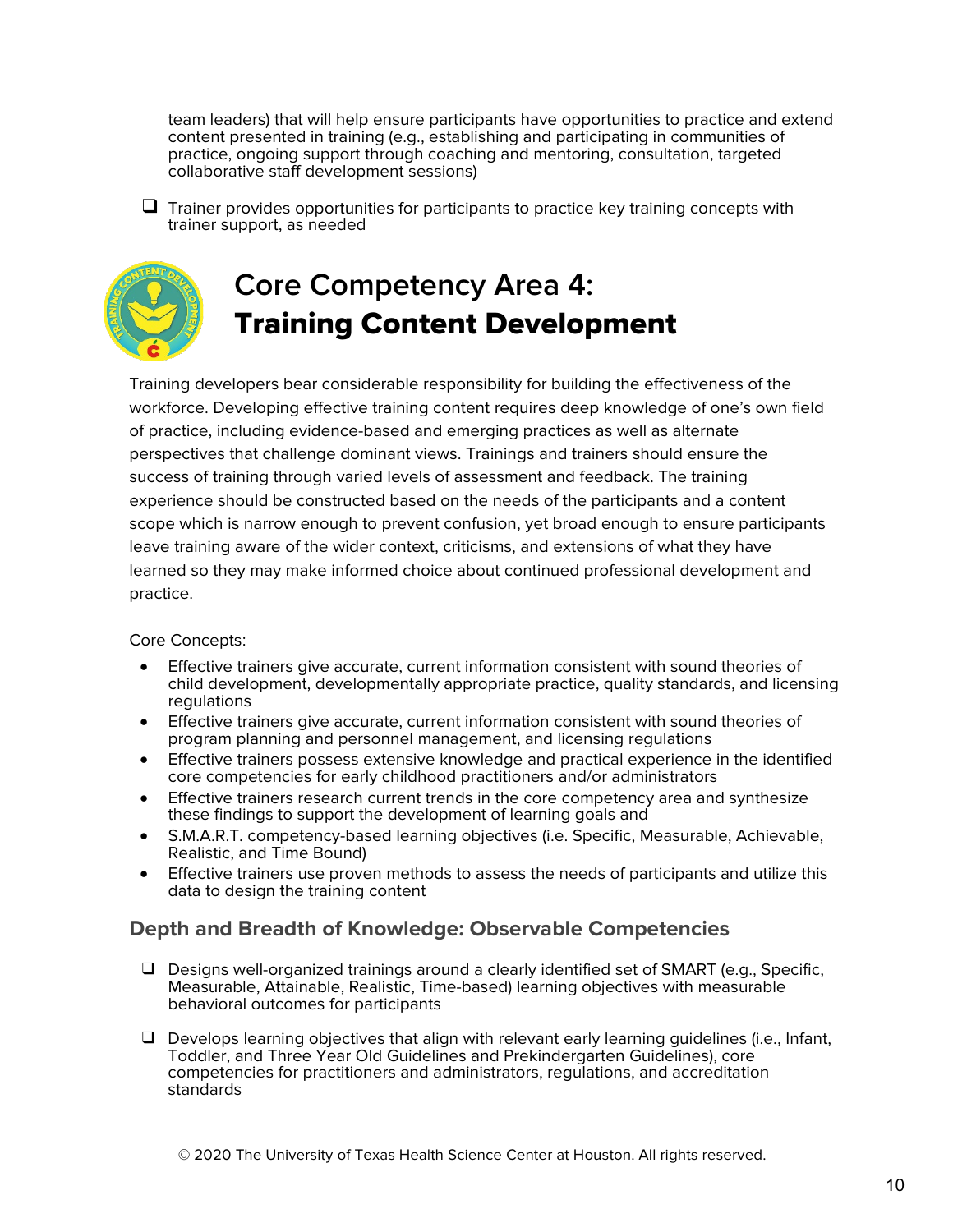- ❑ Develops training content to fit the needs of learners with a broad range of knowledge and skills (i.e., designs trainings to target beginner, intermediate, and advanced audience levels)
- ❑ Designs and delivers training content and activities that are informed by evidence-based and emerging practices (i.e., creates and modifies training in light of new evidence from research and shifts in theory)
- ❑ Integrates information that is comprehensive, meaningful, and relevant to participants' needs, making connections between theory and practice
- ❑ Reflects knowledge of the value of diversity, uniqueness, and abilities of all children and families
- ❑ Stays current on research, best practices, and trends related to the topic (as evidenced by citations or references to studies within the past five to seven years)
- $\Box$  Trainer provides clear definitions of relevant content-related vocabulary or key concepts



## **Core Competency Area 5:** Monitoring and Evaluating Training **Effectiveness**

Effective trainers must be able to collect and synthesize information from participants, both before and after training. Before training assessments are used to ensure a good match between the needs of participants and the depth and complexity of the training objectives. During training, trainers must monitor for participant understanding and make adjustments as needed to ensure the training is meeting the needs of its participants. After training assessment of participant learning providers critical information that must be used to strengthen the connection between learning objectives and course content, and subsequently improve the training activities and experiences.

Core Concepts:

- Effective trainers utilize methods of assessing training effectiveness, including gauging learning transfer, learner interest, satisfaction, and needs
- Effective trainers use behavioral objectives (i.e. those that you can hear or see demonstrated) in measuring the extent of participants' learning
- Effective trainers understand the importance of training evaluation results for future trainings and participant follow-up
- Effective trainers use needs assessment information in training design

### **Evaluates Training Outcomes: Observable Competencies**

❑ Uses training needs analysis (i.e., needs assessment) to help determine match between participant's knowledge, attitudes, and interests with the training objectives and methods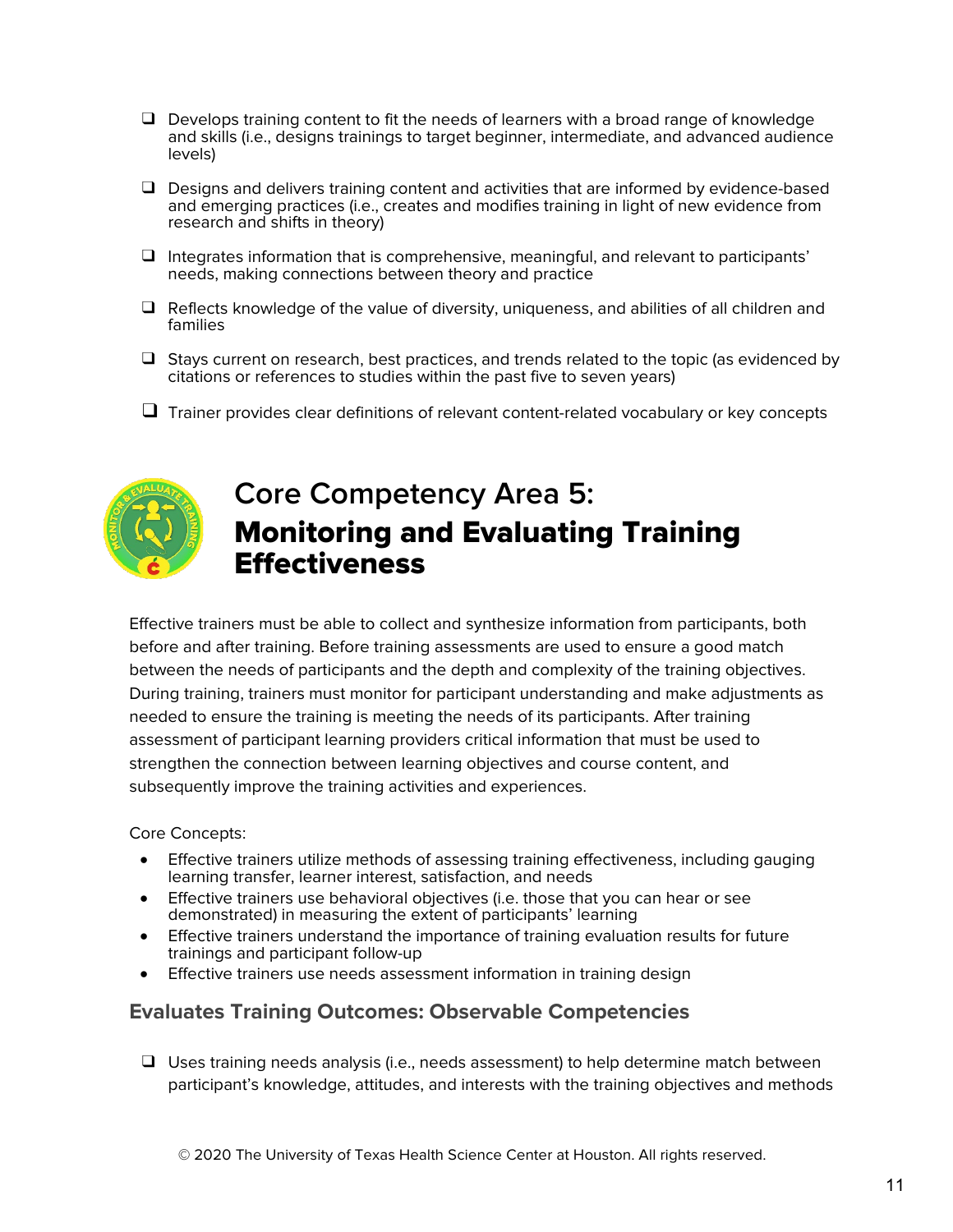- ❑ Uses information collected about participant knowledge, attitudes, and interest to provide individualized support/scaffolding around training objectives
- ❑ Checks for understanding during training sessions and modifies instruction to fill gaps in understanding
- ❑ Identifies indicators of success that are connected to learning objectives for training, and uses established or self-developed evaluation tools to determine the effectiveness of training
- $\Box$  Uses a variety of assessment methods and tools that are well aligned with training content and evaluation needs (e.g., surveys and feedback forms, demonstrations or performance certification, knowledge exams, participant or employee/stakeholder interviews)
- ❑ Modifies or redesigns training delivery, content, and/or activities to address weaknesses identified through participant evaluation and feedback
- $\Box$  Uses training evaluation methods with participants to get feedback on training activities, content, and effectiveness in meeting learning objectives and training facilitation



# **Core Competency Area 6:** Characteristics of Effective Trainers

Highly effective trainers are driven by a desire to teach. In order to teach, one must be highly knowledgeable in their content areas, be flexible, and professional. Both the trainings and the trainers must reflect the professional values and ethics fundamental to those working in the early care and education field. They must interact with participants in a manner that is respectful and focused on the task of building knowledge and skills of early childhood practice that is research-based.

Core Concepts:

- Effective trainers recognize the importance of examining one's own sense of self, attitudes towards learning processes, and teaching in order to support learners
- Effective trainers understand the need to be flexible, when possible, and responsive to trainee's needs in order to maintain their attention and interest in the training sessions
- Effective trainers apply a professional code of ethics for Adult Educators and the field of early childhood
- Effective trainers aid in establishing professional growth plans
- Effective trainers understand the importance of maintaining a professional demeanor in the training environment
- Effective trainers recognize and model the standards for adult learning and professional development
- Effective trainers understand the importance of keeping current on laws, state mandates, and practice changes in the field of early childhood and can incorporate up to date information in curriculum

© 2020 The University of Texas Health Science Center at Houston. All rights reserved.